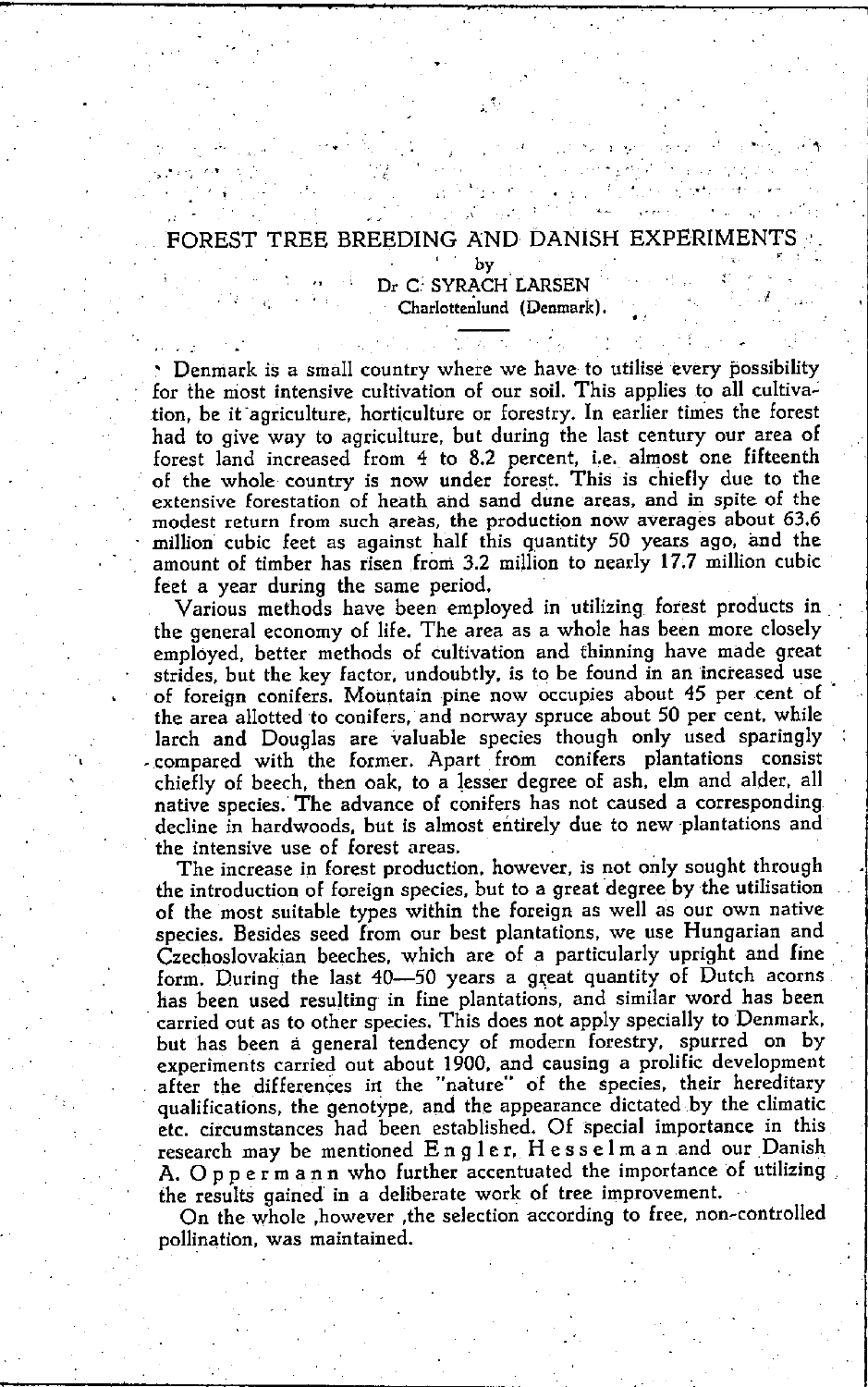In this connection, I should like to emphasize the great work done by A. Oppermann and its importance to Danish forestry. At the Forest Research Station in North Seeland, he originated various experiments which later bore rich fruits in his publications and not least by the numerous demonstrations carried out during his enthusiastic lectures. Careful

If we define as the aim of plant improvement the endeavour to procure plants which solely by their hereditary qualifications are able to improve production as compared with other trees of the same species, one cannot include the introduction of foreign species in this work. To a certain degree one must include the great work done and still being done, to find the most suitable provenances of the various species and the search of such types which, as regards style and other qualifications, are most useful to the general practice of forestry. As far as Denmark is concerned the work of A. Oppermann is of fundamental importance. The aim of the intensive improvement of plants must, however, consist of a deliberate attraction or elimination of races, types or individuals, which to a considerable degree differ from those found in nature, and to find ways and means for the further extension of such. di alcama

Let us return to the Dutch oaks. They appear to be the result of generations of selection of the most upright and beautiful trees of the avenues from which the most valuable acorns are now collected. All are planted as "heesters" (i.e. big plants, several times trans-planted. All are to make possible a selection of the finest specimens before the final planting. This material is so unique as to demand the closest scrutiny. As a similar instance, one must mention the Scots larches, regarding which Gunnar Schotte explained the uniform type of the "Dunkeld" larch as originating from few isolated trees by Dunkeld cathedral. This same type is represented by the magnificent larches at Sandviken in Norway. The young plants are said to have come from Scotland about 1800. لالا الدينية  $\odot$  As regards Douglas we have another example in the Scots Douglas. originating from 2 trees at Scone, which in the eighteen-sixties found its

way to Denmark. al rel The two trees (Pseudotsuga taxifolia) at Scone originate from seed sent home by David Douglas during his stay in Western America in 1825-27. In 1844 the first cones were collected from the trees but they yielded no plants. In the course of the following eight years seed to an amount of £500 at the prevailing market price was collected. In 1873 it was computed that so far the trees had yielded 200000 cones in all, or 4 million plants, but a loss of 25 per cent was reckoned with. All Douglases of before 1877 are doubtless from seed of the Lynedoch trees at Scone or their offspring. The first method for the Market of the

In this connection I should like to call attention to the importation of European trees to the U.S.A., which took place in earlier time. For instance I can mention the old often discussed question of the mysterious Larix pendula, Soland. of the company of the 2005年10月10日 10月10日 10月10日

Larix pendula was first described in 1789 by Solander as Pinus pendula in Aiton: Hort. Kew. and cultivated in England in 1739 by Peter Collinson (Mill Hill), from which Lambert reproduces material (Genus Pinus 1803, pl. 36). In a previous paper Ostenfeld and I follow Henry in his theory of L. pendula as a hybrid between L. decidua and L. laricina arising in cultivation, and "we do not , however, think that any proof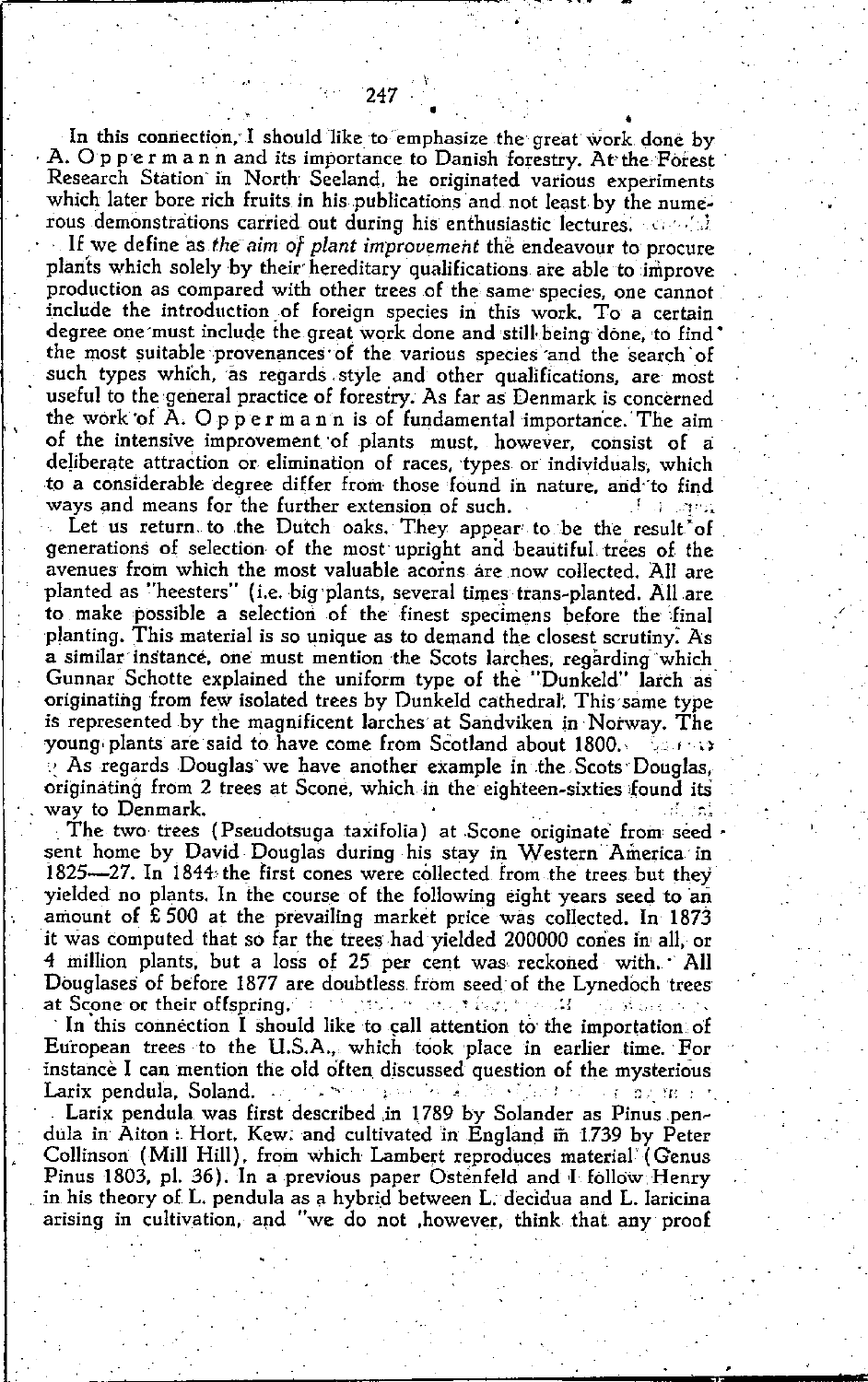exists of its having been found in North America in the wild statc".

At this point. however. I should like to add an item of informat'on which I have found later on in a note by the Swedish botanist K a l m. It refers to a day of Sept. 1748, when he visited John Bartram at Philadelphia. This note informs us that Bartram sent material of larch to Peter Collinson's garden at Mill Hill, from which the material for the description of Larix pendula originates. The seeds were gathered in East New Jersey where it occurs in the wild state and it is the only place from which Bartram knows it. joh n Bar tra m was an English farmer who in the • first half of the 18th century laid out a botanical garden. on a ground at Schuylkill River about 3 miles from Philadelphia. To this garden he imported many of the trees of the Old World and he also sent seed of North American species of trees to Europe on a large scale. On his death in 1777 he had been "appointed botanist to the King of England". In . this connection Kalm mentions various plants already imported from Europe at that time and about these plants it was difficult to decide whether they occured in the wild state originally or they had been **imported.** '

I, **When these statements are compared with the fact that L. Iaricina is·**  not stated to be found in' East New jersey. which. at any rate now. is somewhat outside the natural distribution of this species. and with the fact that this was one of the first districts to be colonized. we may be justified in supposing that L. decidua was first introduced into America at that time. . . . .

,

Furthermore. as we have in Denmark plantations of L. pendula imported about. 18.00. showing a uniform type which to a marked degree differs from our ordinary L. decidua plantations, the possibility exists that by isolation in North America. a new type of Eur. larch has been created. as in the case of the "Scots, lareh". The growth appears somewhat slower in Denmark, but of an upright type and it seems to have .a· greater resistànce to Dasyscypha WilIkommii than the Scotch larch.

In older literature one finds several scattered observations and experiments which might have been the starting point of a genuine work of improvement without this seemingly having happened. The first real forest"Improvement Station" was Eounded in 1925 at Placerville. California. and became the fare-runner of the present "Institute of Forest Genetics'. Later on similar work was taken up by the Kaiser Wilhelm Institute at Berlin. and in Sweden Nilsson-Ehle found, the triplaid aspen in 1935. The German works issued during the years previous to the late war. such as "Rassenzucht auf natürlichem Wege". "Forstliche Ind'vidualzucht" and works on seed from elite trees after non-controlled pollination. are in a way good works. but they should be viewed as a contribution to the search for the best possible seeds and be included in the **lntênsive and valuable work of organisation which one endeavoured tQ construct.'** ~ . \_ ,

If we satisfy burselves with this as a mean forestry improvement, we shall only cloud the picture with all its difficulties. It is better, therefore, to exclude it and look truth in the face, i.e. that genuine plant improvément makes quite different demands, to the solution of which we luckily have several ways, though so far only used to a small degree.

•

•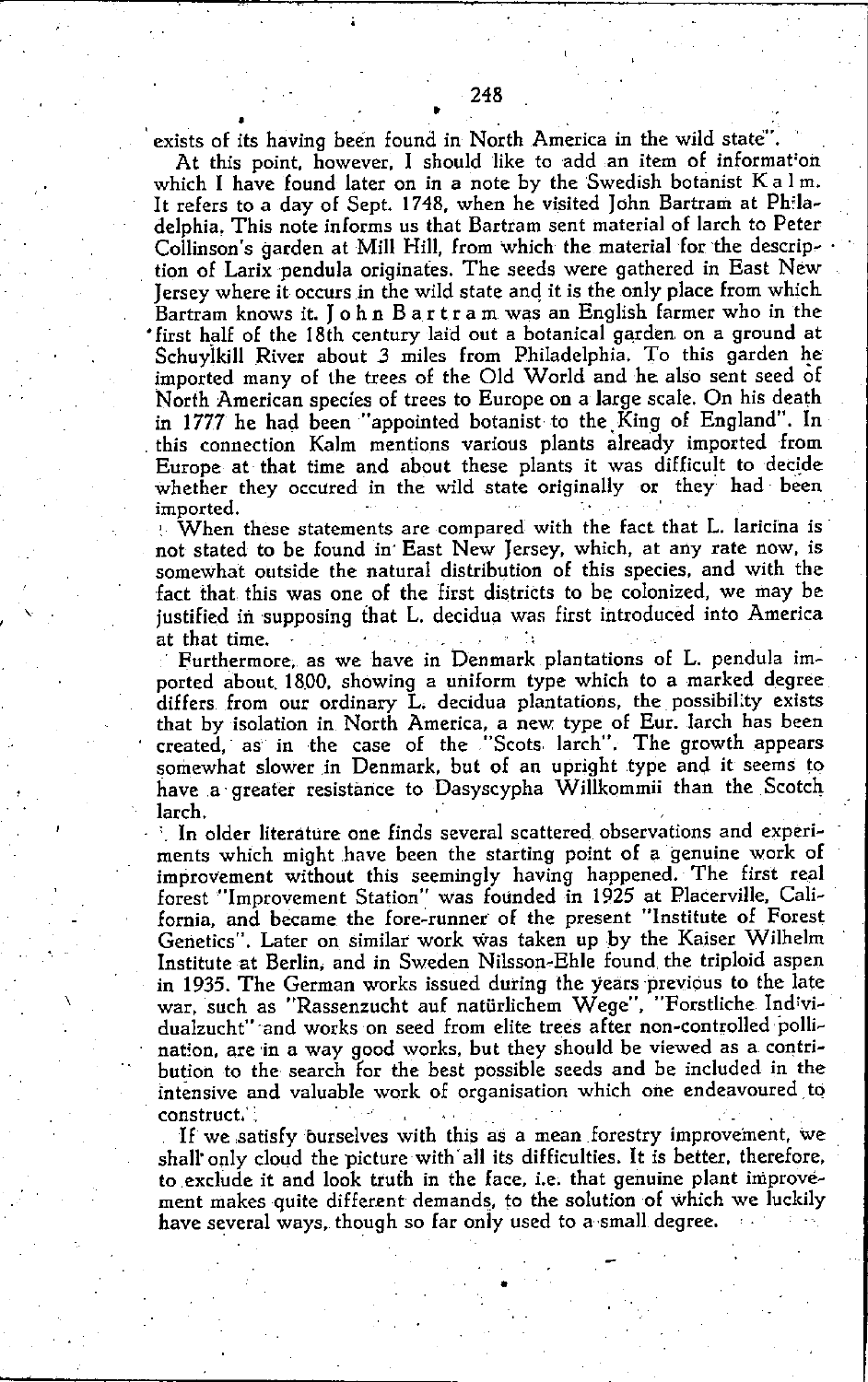Some methods of improvement, as used in Denmark, may be mentioned as follows:

Artificial pollination on a foundation of previous studies of the flowering of forest trees.

*Hybrids*, especially the utilisation of hybrid vigour.

Cutological work to define trees having chromosome-numbers differing from the normal, as well as reproducing such.

Finely there is the vegetative propagation, which anyhow is of the greatest importance as a technical mean of forest improvement, but which may also be of special importance for the utilisation of species of a desired character (so called clones).

A comparison has often been made between the improvement of forest trees and that of agriculture and horticulture, quite naturally in a way, as in all cases living plants are concerned, and perhaps with a certain amount of envy one may have regarded the very great strides made by the two latter in this respect. Unfortunately, when similar projects were contemplated in forestry, one was often stopped by the considerable obstacles. For instance, when reckoning with 1 or 2 year generations in agri- and horticulture, one had to reckon with 25-30 years for each generation of trees to reach maturity, and when considering the number of generations necessary for the former to attain certain desired qualifications, the corresponding generations for trees ran into such high numbers of years, that one lost all interest in carrying on. This view is quite wrong, as obviously the slower the procedure, the sooner a start must be made, as the improvement of species is a matter which cannot be neglected if forestry is to meet the constantly rising demand for production. Also, it is a fact that only when one really seriously tackles a question, one finds the right ways i.e. the shortest and best ones.

First and foremost, we should aim at preserving for the future the best possible types of economically important forest trees, and as regards the U.S.A., this applies not only to the best types according to appearance, but also to providing such specimens within a sufficiently large number of climatical types. In Denmark, the work is carried out by the State Arboretum, and according to its forest-botanical nature it is a work which naturally comes under the range of the various countries arboreta or whatever the forest-botanical collections are called and whether they are attached to forestry colleges, research stations or other institutions. Let us get away, as soon as possible, from all the old collections with all their curiosities. It was the practice to collect weeping ash, snaky spruce, globular spruce and colum-shaped trees instead of concentrating chiefly on individuals which showed — and preserved —within each species the most valuable qualifications in a forest-botanical and economical sense.

At the International Forest Congress in Budapest in 1936. I propounded the above ideas and endeavoured to start an international work in this direction. I did not succeed in creating enough interest in the matter, though later on I received enthusiastic approbation from a well-known dendrologist, but all was stopped by the dark clouds which were then already gathering. But now this matter should be seriously grappled with. Each country should register its most valuable stands, preferably amongst virgin forest or outstanding individuals, and bring them into cultivition : either by seed or preferably by vegetative propagation (conserving the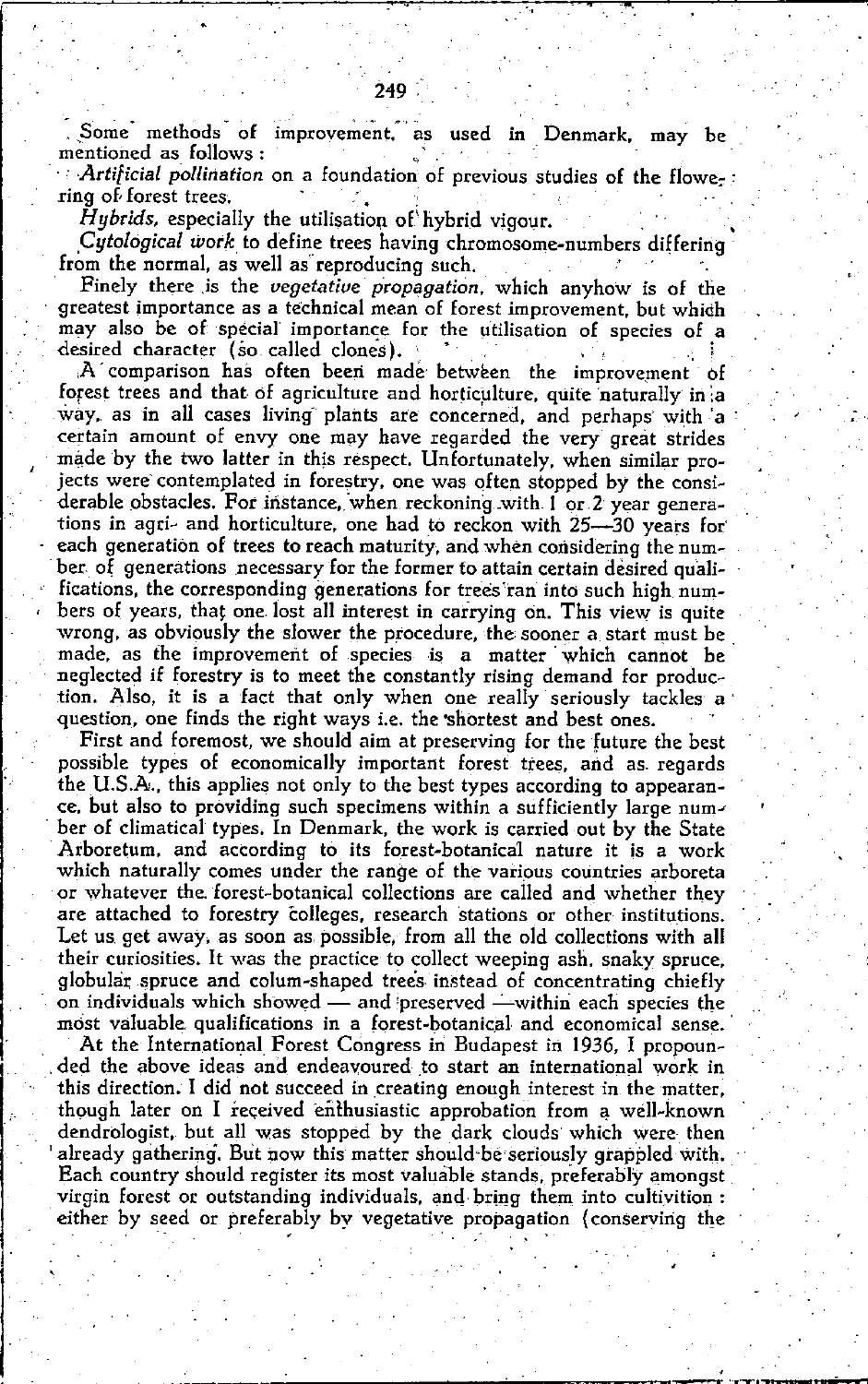

Eik, een van de mooiste exemplaren in Denemarken. 1910. Oak (Quercus robur), one of the finest specimens in Denmark (Oppermann, Fig. 66,<br>Det forsti. Forsøgsv., 1932). Ostofte 1910.



Ent van denzelfden boom op ouden onderstam ("Instandhouden van een waardevol genotype") Geent 22/5 1942 : foto 31/7 1942. Grafting from the same tree on old stock ("preserving the valuable genotype"). Graf-<br>ted May 22. 1942, fot. July 31.1942. Ar-

boretet Hørsholm and in s.



Ent van denzelfden boom op jongen onderstam ("zaadboom"); geent voor-<br>jaar 1938 in kas; foto 2/9 1943 met 18 eikels, lengte 83 cm.

Grafting from the same tree on young stock ("seed tree"). Grafted spring 1938 in greenhouse. Fot. Sept. 2. 1943 with 18 acorns, height 83 cm. Arboretet, Hørsholm.



Oculatie van denzelfden boom. Ge-<br>oculeerd Augustus 1942, foto 29/5<br>1943 en 3/9 1943.

Budding from the same tree. Budding.<br>August 1942, fot. May 29. 1943 and. Septb. 3. 1943.

250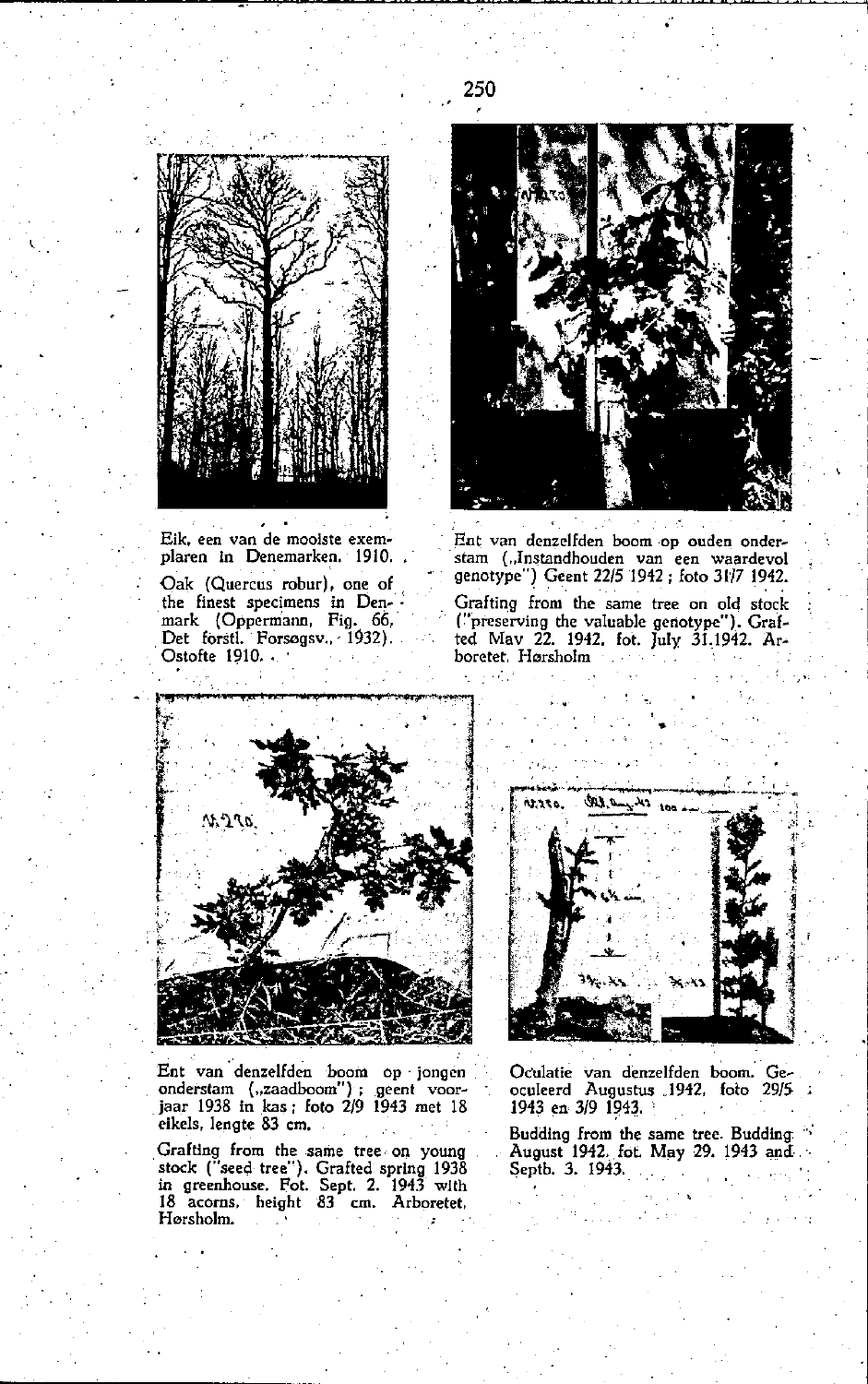valuable genotypes) in order that an international exchange may take place between the various arboretalism was not be the set of the plan row

But we must go further than that, the good trees should not only be preserved but also be used for further work. Present by missing and call-

By artificial pollination and selection we must try constantly to attract better types, in the way used in agriculture and horticulture. It may be



 $\alpha$  , where  $\alpha$  is a  $\alpha$  -mass  $\alpha$  -mass  $\alpha$ 4.5.1 年上 将到县 / 河洋 / 52d าเรียง (Mindredd) กันแปลดให้หม่เป็นได้<br>@Saver Beat กล้องเกม ระบุ แบลลงเก **ストール つきす** and the control i Live **Article** 2007 المتحافي فأرجاح ووسالية يغربوه والمواردة المواطنين  $\mathcal{F}^{\rm c}$  and  $\mathcal{F}^{\rm c}$ and the complete the specific form is.<br>Is more of which we all collects <sup>16</sup> Abies Lowiana x grandis, onze eerste hybride, kunstmatige bestuiving 26/5 1924. gezaaid 1925, foto 1/1 1940. Lengte 9.0 m.

 $-7.3311$ Gay for Albany ອາງມາກສຳອັດສະແດງໃນປະກວດໃຫ້ໄດ້ມີ ແລ al strought in a serie t de la formación de

ਿਰਜੀ ਵਿੱਚ ਤਾਜ਼ ਦੀ ਪੰਜਾਬੀ ਤੇਖਣ ਕੇ بسيروه روازي والموالد المهاد بالمناسب أبراءح

รายกัดของผู้ใช้เริงได้ กรุงเดียว เปลี่ยว<br>ไม่ที่คงขาวเหล่ากับ กลับกรุงการคงไป

En la Bertaka (egour

Southern Research

法实行者 网络的

والمعجلي كولي والرادان المتحومين

 $\mathcal{L}^{\text{max}}$ 

الرائح والمنا

ر<br>دانل

Abies Lowiana x grandis, our first hybrid, artificial pollination May 26. 1924, sown 1925 fot. Jan 1. 1940. Height 9.0 m. Forest 'Botanical Garden, Charlottenlund.

عوقراها والمراجي

slow progress, but any way it *guards us against decline*, and the brilliant results obtained with other plants for instance fruit trees, should spur us on in our endeavour to obtain similar far-reaching results in our own  $\mu$  the Marson . sphere. The Secretary of the secretary and the secretary

However, a comparison between trees and other vegetative plants should not be encouraged. We should not gaze at other plant improvers' more favoured position in the work with vegetative plants but rather turn the matter upside down. Let us not contemplate their swiftly changing generations, but rather the short life of their plants compared to that of our forest trees. Paradoxically, one might say, that as regards shortlived plants one must attract types of seed-consistency in order to preserve them, whereas in forest trees one can preserve valuable hereditary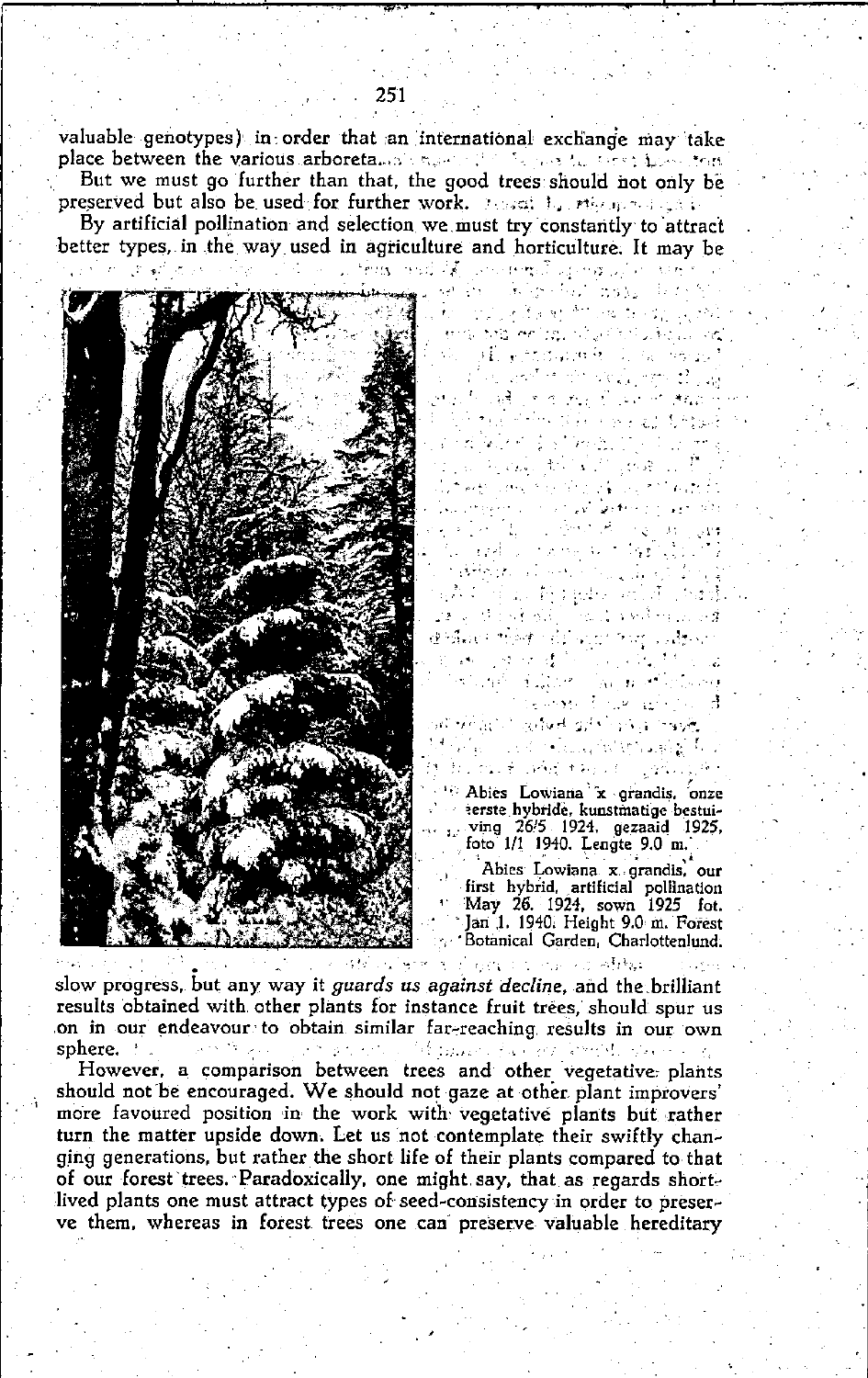**tendencies .in thc same individuals. may be for centuries.** *Therefore***l** *do not shed tears at the slowly changing generations. but rejoice at the long , life of the individuals. '* 

The longevity of forest trees may be the basis for the *establishing* of Seed Plantations. By the selection of seeds from specially fine trees plants are produced, and after careful sorting placed in areas protected against foreign-pollination. When maturity has been reached. a very valuable seed collection will be assured from such plantations. sufficient for a great number of years. and at the same time seeds may be obtained by artificial pollination amongst the finest trees. resulting in probably still . better seed plantations. lf one has special confidence in existing trees,' graftings may be taken and within a few years planted out in new seed plantations. They may be planted in separate rows and be constantly subjected to research with artificial inter-pollination. and gradually, the less promising individuals may be removed.

The long life of forest trees, however, may also be utilised in other methods of improvement, by the use of the so called  $F_1$ -generation with its frequently very pronounced vegetative development, so called, *hybrïd vigour* or *heterosis.* It is a well-known phenomenon that by crossing closely related species. hybrids result. which during the first generation tend to a particularly prolifie vegetative development. This method has lately been adopted in the. American maize production. and it is a weil known fact from the poultry yard, that a cock of one breed and hens of another produce the best table birds. It is these fine "table birds" that we should aim at in forestry in a very big way, and then collect the seed production in smaller, limited areas, where from year to year we may have our seed-stores.

Seed from the hybrids may be subjected to continued research. but they wil generally prove less valuable than the first more uniform generation and they should not, even if they should be viable at all, be used for forest cultivation., One exception to this may perhaps be found in the hybrid Japanese-European larch, and possibly other cases may exist, but it must be regarded as an exception.

The production of hybrid seeds follows these lines: If by previous experiments with artificial pollination a valuable hybrid has been created. - such as for instance the Jap.-Eur. larch where strong growth- is combined with a fine appearance and where resistance to Dasyscypha Willkommii is presumed  $-$  the required number of plants of the one species most suitable to act as mother are grafted as seed-trees. Plants grafted in this way, which may be considered as one and the same individual only distributed on a greater number of roots, will therefore flower in the same **way and at the identical time. as lor instanee the various apple varieties**  each have their own individual blossoming time. As the selected mothers have been chosèn from a metandric tree, they will all produce their female flower at a time when their own male flowers are still unopened. and if they have been planted with a mixture of larch of the desired father species, the pollination of the female flowers will be as desired. Once such a plantation has been established in a satisfactory isolated locality, the desired valuable seeds may be obtained year after year, and as the majority of forest trees yield an abundance of seeds. only small areas are required to cover the yearly demand.

**• ..**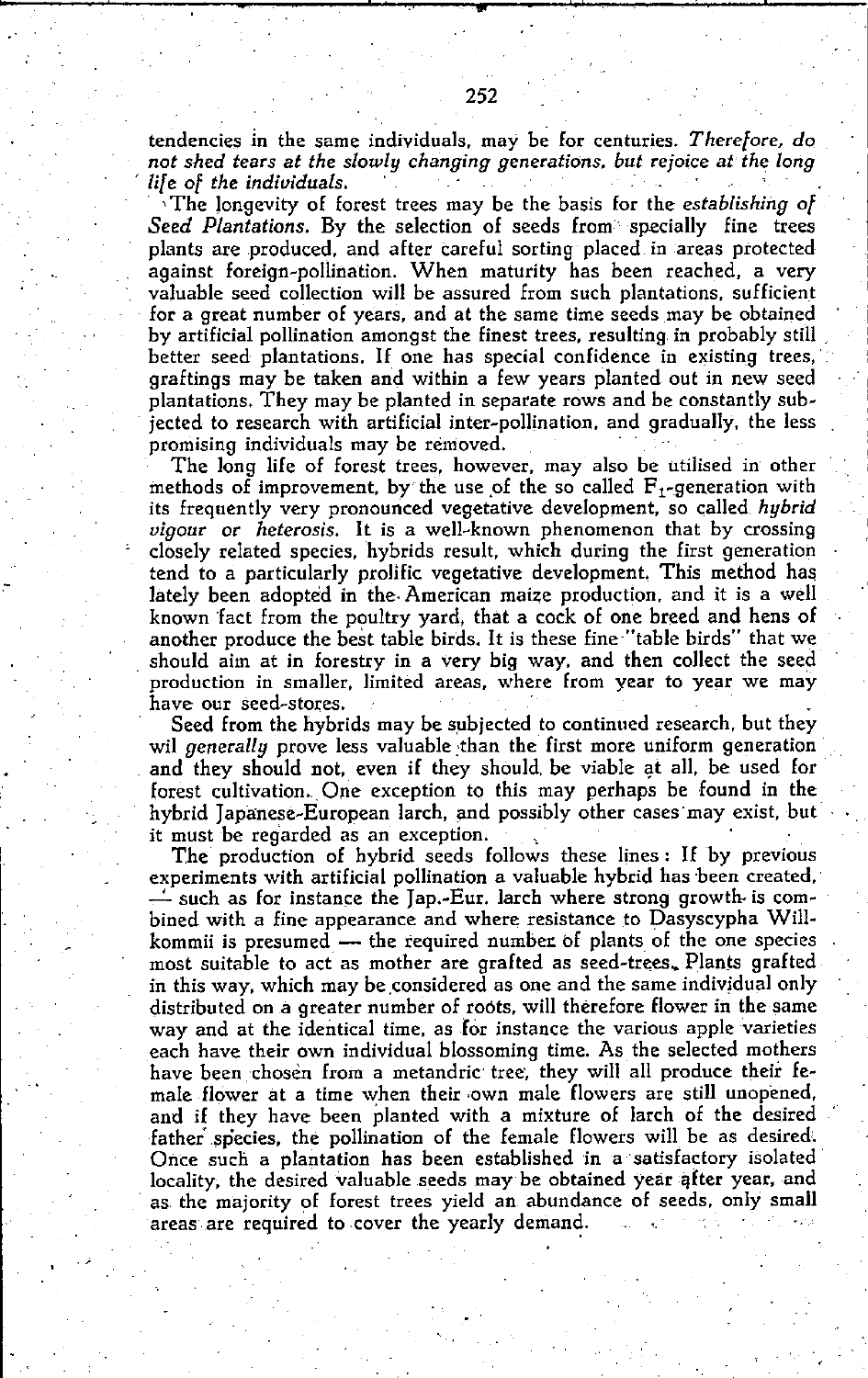As an example of strong growth of a hybrid larch may be mentioned some trees in the Forest Botanical Garden.  $\sigma$  and  $\sigma$ بالعيود معادات

Seeds of Jap. Larch received from Dunkeld, partially pollinated by Eur. Larch (15 years) after thinning, autumn 1940, average hight of Hybrids 11.4 m and of Jap. Larch 9.7 m. (thinning 11.0 and 6.4 m).



Europeesche lariks. Geent voorjaar 1936 en 1937 van een boom, mogelijk het mooiste exemplaar in Denemarken. Isolatie der vrouwelijke bloemen in pa-ू भारती pieren zakken 30/4 1940.

European larch (Larix decidua). Grafted spring 1936 and 37 from one tree, possible the finest specimen in Denmark (Opperman, Fig. 8, Det forstlige Forsøgsvaesen i Danmark, 1923). — Isolation of female flowers in paper bags. Arboretet, Hørsholm April 30, 1940.

Another example from the experiments in the Arboretum likewise shows the greater growth dimension of the hybrids. We have some even aged larch-groups, all originating from seeds, artificially pollinated, sown in spring of 1934. These groups were measured during the winter of 1942—'43 (9 years), some trees being removed at the same time, and the bulk production of the hybrids was  $37\%$  higher than that of the pure reces, and they also seemed to be healthier.

In Denmark with her intensive forestry this latter way of seed production is one of the methods to which I attach the greatest importance. On the other hand, it is possible, that the former method of merely isolating a selection of the best seed plants or graftings of one single species may be of special importance. I should like to take as an exemple the Scotch pine (Pinus sylvestris) in Norway and Sweden, which I have had occasion to examine further. In Scandinavia, the Pinus sylvestris shows great variation in development and flowers at different times in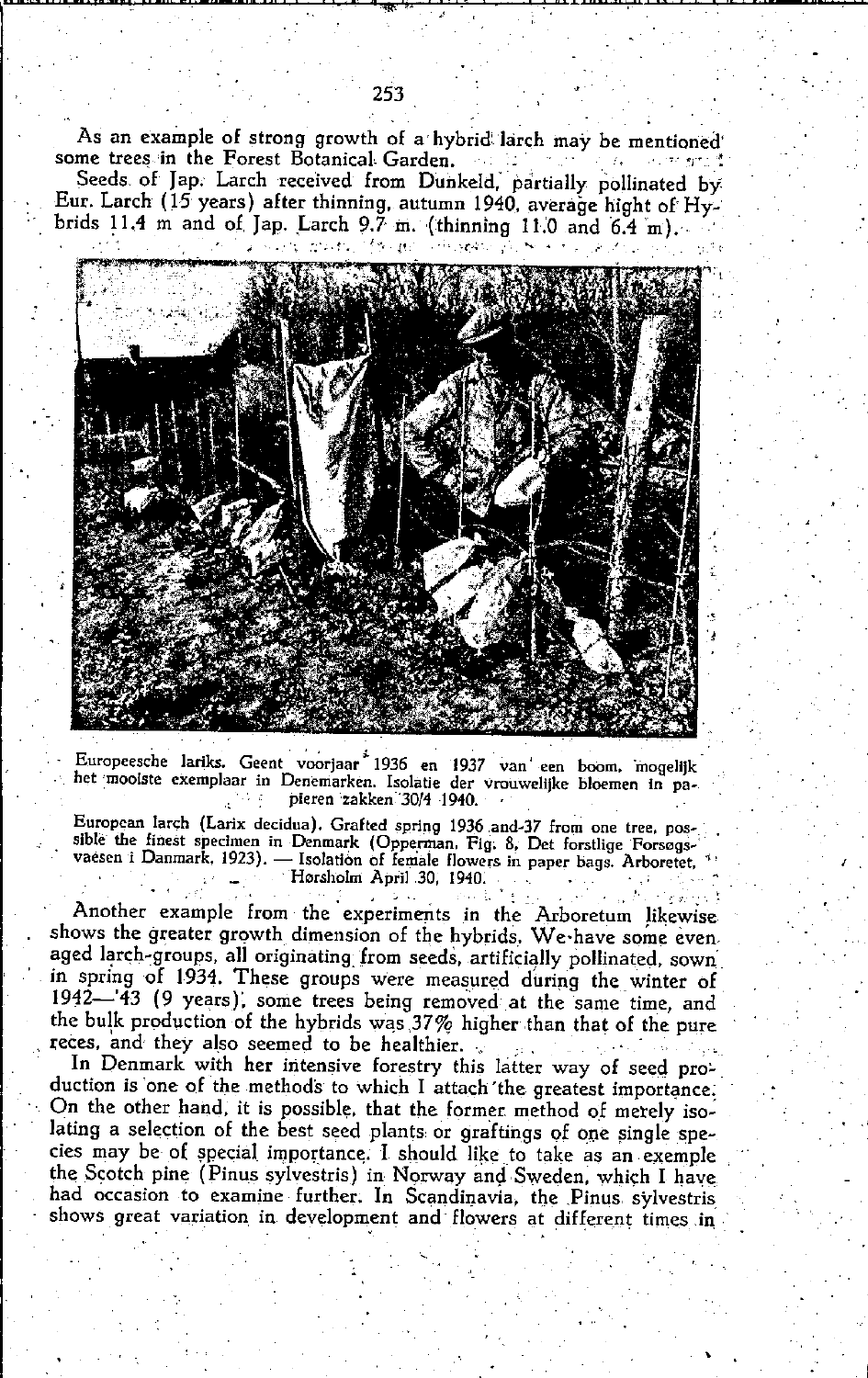the various districts partly owing to the place of growth and partly to hereditary deviations. If this tree is moved from high northern localities to more southern and favourable conditions, or vice versa, the trees thus removed may flower at different times than the native pines of the district. It is possible that by establishing seed plantations, i.e. isolation of the best trees, one may obtain an effective protection against foreign<br>pollination by making use of such transfers. In the far North, near the forest boundary, this pine only succeeds in flowering and bearing cones in favourable seasons. One might possibly, by establishing a seed plan-



De hybride Japansche Europeesche lariks vergeleken met de oorspronkelijke soorten, alle gezaaid 1934. Foto 8/2 1940.

The hybrid Japanese x European larch compared with the species, all sown 1934. Arboretet, Hørsholm, February 8. 1940.

tation in a more favourable climate obtain a more abundant or frequent fructification, whilst still protecting the trees against foreign pollination, so that the seeds would become of the same climatical type as if they had been produced in their real native district, but even better as they would be produced from selected trees. Preliminary experiments in this respect may possibly be carried out with graftings, which in any case are useful for an indoor controlled seed production, to which question I shall revert later. Before leaving the question of hybrids, I should like to mention that comprehensive experiments in natural as well as cultivated plantations. should not be neglected, as valuable impulses and directions may be obtained in this way. The hybrids are not at all rare. In Denmark we have our two native birches, Betula verrucosa Ehrhart and B. pubescens Ehrhart; the pure types are rarely found. Amongst our oaks - the ordinary summer oak, Quercus robur L. and the more rare winter oak, Quercus sessiflora, Salisb. - the hybrids are very common, they are even found amongst our oldest, possibly thousand-year-old oaks. It is, however, by no means always the valuable  $F_1$  — generation one finds in such cases, where the types have grown side by side through the ages. The frequent crosses taking place in the forest may be compared with the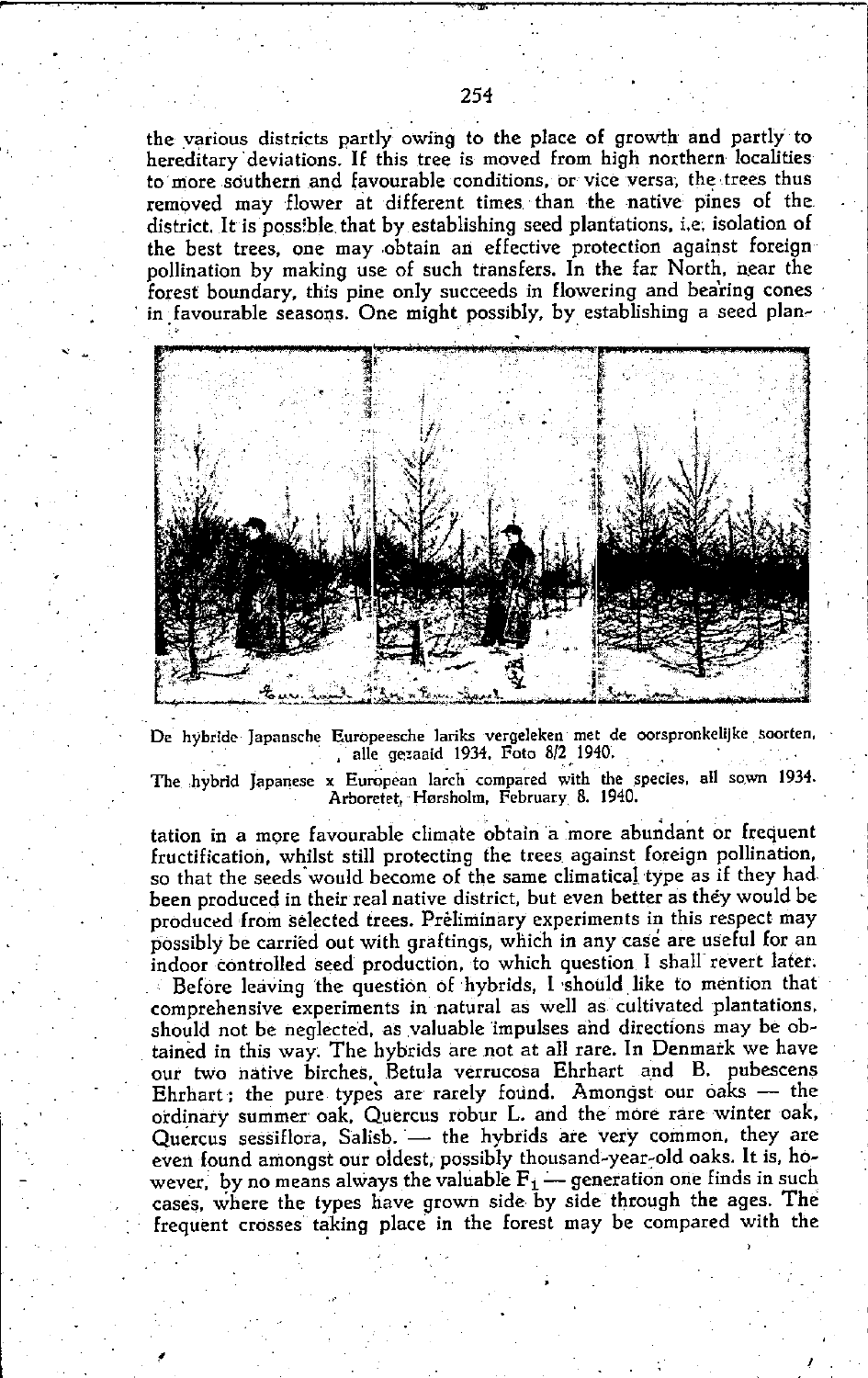· Furthermore, I should want to emphasize that poplars afford a very profitable chapter within the studies of hybrids. Like most forest trees, they are wind pollinated whilst at the same time being dioecious plants i.e. each tree bears one kind of flower only, being thus male or female. In contrast to our ordinary forest trees, they are chiefly propagated by cuttings, and as crossing furthermore, is easy and several varieties have long been cultivated in gardens, along roads and in woods, the result is that within this species the most terrible confusion exists, which may give even the systematic botany hard nuts to crack. It is not saying to much that it also holds unsolved problems. What is of greatest interest is, however, that those particularly vigorous and most used poplars are not to be found in nature, and they must be considered crosses casually produced under cultivation. By their easy vegetative propagation, a great number of progeny may arise from a single casual individual. In America especially, with the support of the Oxford Paper Co. McKee, Stout and Schreiner have worked with poplars and in Germany von Wettstein of the Kaiser Wilhelm Inst. and in Canada Heimburger have done good work. In Scandinavia the Norwegians are experimenting with aspen (Populus tremula L.) in connection with the Norwegian Match Factories. and a considerable work has lately been taken up in Sweden, in respect of aspen as well as poplars,  $\mathbb{R}^n$  and  $\mathbb{R}^n$ i sabat <sup>a b</sup>repsa realizo do

Considerable results have been obtained - patent rights have even been taken for a number of cross-products of poplars — and no doubt strides will be made. The reason why poplars were chosen as a subject for improvement may no doubt be found in favourable biological conditions which these species possess to a marked degree, as well as in the vigorous growth of the species and the tempting example of the casual hybrids.  $\mathcal{L}_{\mathrm{max}}$ 计锁定系统系统 alt Charles Waldin from the court

. Quite other ways to those mentioned here  $-$ , i.e. the raising of improved types by the aid of artificial pollination and the production of hybrids - may be followed. When Nilsson-Ehle discovered the triploid aspen in 1935, the so-called "Giant Aspen", new perspectives opened up for the improvement of forest trees by the aid of, cytology. The problem  $\therefore$  Here it may be advisable to advance a few remarks. Cytology is the science of cells. The plants, like all other living organisms are built up by cells, and each cell contains some stainable bodies called chromosomes. These chromosomes are inherited elements and they appear in characteristic numbers so that the vegetative cells contain twice the number of chromosomes as the generative cells. The number of chromosomes in the latter is called the haploid number and that in the vegetative cells the diploid number. As an exception, it may occur that an individual arises with 3 sets of chromosomes in the vegetative cells, such plants being termed triploid. One may also find tetraploid plants with 4 sets of chromosomes in the vegetative parts and the diploid number in the generative cells of these plants. Plants with a still higher set of chromosomes will not be considered here. 医异体素 网络亚目 فأرجى الواديانين  $\lambda$  or  $\mu$ Professor Services (Tree of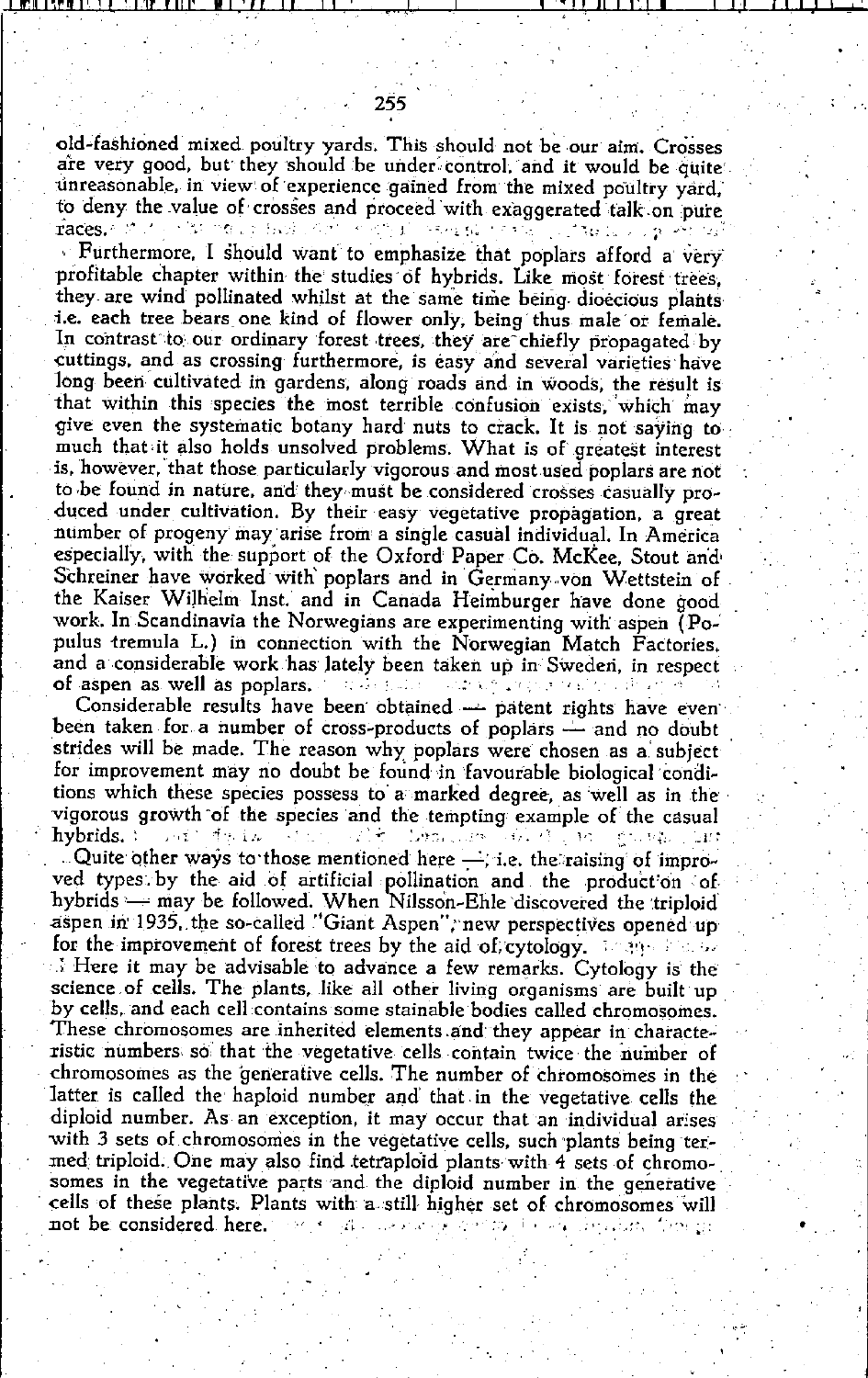The number of chromosomes of the aspen (P. tremula), the diploid number, is 38, whilst that of the "Giant Aspen" is 57 (3 times 19). A particularly vigorous growth is often found in such triploid plants, and this is also the case with the "Giant Aspen". Nilsson-Ehle discovered it by its exceptionally large leaves. The economieal importance attributed to the "Giant Aspen", may be explained by the fact that plants (rooted shoots) from the first found plantation were valued at 10 Kr. each. In Sweden several other triploid aspen were found later, male as well as lemale trees, and some of exceedingly fine appearance.

The Swedes too have now gone into this matter of making use of them. Under the direction of NiJsson-Ehle and Sylvén a very energitie work of improvement was undertaken', in the first instance on the foundation of the first found triploid aspen. Sweden now has an economically sound research station at Ekebo near Svaløf, solely for the improvement of forest trees. Further experiments were undertaken with the aspen and they now have several tetraploid plants, which are especially attractive as by a cross with diploid plants, seeds yielding triploid plants will result.

The cause of this emergence of plants with an increased number of chromosomes is as yet not quite clear, but they may be created by shocks of temperature or by wounding. Lately, the effect of chemical liquids has also been employed. In America, especially, fine results on herbaceous plants have been obtained by using Colchicine, and in Sweden comprehensive experiments have been undertaken with forest trees, and good results have already been obtained as far as the aspen is concerned. In Denmark at the Forest Botanical Garden so far we have only under**taken preliminary experiments' with production of plants of an increased·**  number of chromosomes according to the above methods.

 $\pm$  . By great good fortune, we have managed to get some winners in other ways. A triploid larch has been produced, and a triploid conifer I consider of especial importance, for reasons which I cannot expound here. It has emerged from a cross between European larch and Western Ameriean Larch (Larix occidentalis). I carried out· tbe pollination in tbe spring of 1930, obtained 534 seeds whieh the following spring resulted in one single plant. This was a peculiar, long-needled, robust plant, which at once attracted attention. Later on, after cytological examination, it proved to be triploid, and consequently it is now the object of continued experiments, which have produced plants of widely varied appearances. If if were possible, on this foundation to evolve tetraploid plants, and this seems quite feasible, much' would bè gained. Some alders too have given favourable results. In my treatise in 1936 I mentioned a fast growing alder, which I considered to be a cross between two Southern-European species (Alnus subcordata x cordata), produced by free pollination between trees in the Forest Botanical Garden at Charlottenlund. This proved to be wrong. Further examinations, aided by systematieal botany and cytology, proved the case to be much more involved, though certainly producing exceedingly interesting results. It appeared that we had in the above Garden an old Alnus subcordata, whieh was tetraploid. It was not, in itself, a very fine or large tree, but it produced through the years a handsome progeny, which proved to be chiefly triploid hybrids produced by pollination of the older tetraploid tree by diploid individuals of other species. These were formerly regarded as

, .,

•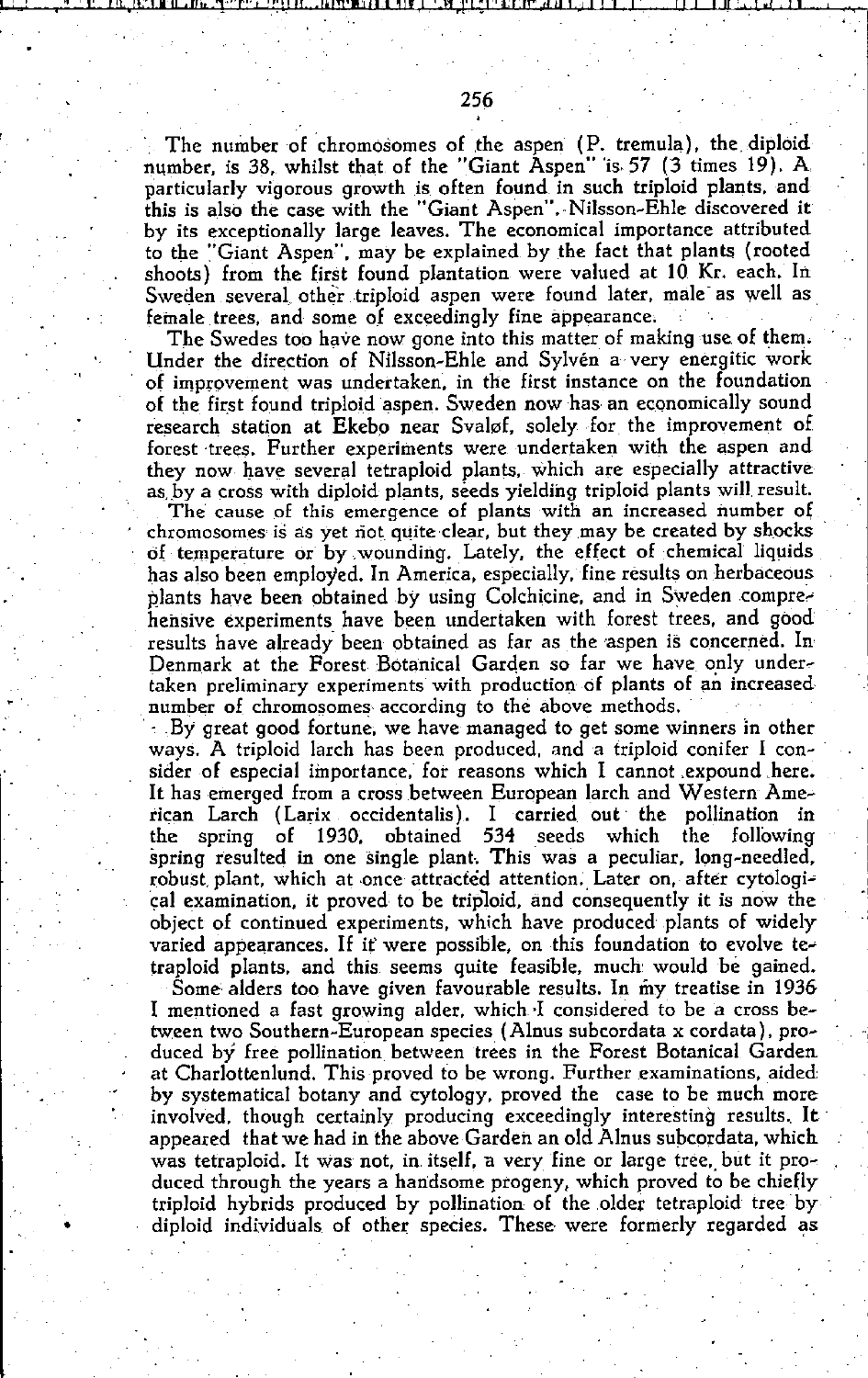vigorous young plants of the Alnus subcordata, their hybrid nature being difficult to detect owing to the fact that they were not a combination of the two parents like other hybrids, but all had received 2 chromosomesets from Alnus subcordata and only one from other species, resulting in a predominating likeness to Alnus subcordata. Now the strange thing happens, that when we sow seeds from the Alnus cordata mentioned, after free pollination we get amongst the pure A, cordata a small number of diploid plants of vigorous growth which in their morphological character bear great resemblance to A. subcordata, and it was such a plant which I originally considered to be a hybrid from A. subcordata x A. cordata. The explanation of the origin of these plants is still somewhat obscure, but of some interest as the plants seem to be of forest importance, not only by their vigorous growth, but also as regards hardiness as compared with A. cordata.





Zaailingen van els (1-jar. verpl.), van dezelfde moederboom. a Triploide planten, Alnus cordata (diploid) x subcordata (tetraploid). b. Alnus cordata, vrije bestuiving. Foto 20/9 1941.

Seedings of Alder (1/1), same mother-tree. a. Triploid plants. Alnus cordata (diploid) x subcordata (tetrapliod). b. Alnus cordata, not controled pollination. Arboretet,<br>Horsholm, Septb. 20. 1941.

They may be the results of pollination of diploid A. cordata by triploid hybrids, this, however, is the subject of continued research in connection with experiments on a number of alder crosses, established during recent vears.

One more thing should be mentioned, i.e. the good old gardening methods of vegetative propagation by grafting and cuttings, as I am of opinion that these will be a deciding factor in the improvement of forest trees. Grafting, especially, occupies a prominent place as a technical means in connection with our experiments at Hørsholm. Grafting is carried out by making an incision on a plant into which is introduced a sprig from another individual. If this operation is carefully carried out, the inserted sprig will grow on as if on its own roots. Generally, the whole top of the plant to be used as stock is removed, the new crown of the tree being entirely formed by the grafted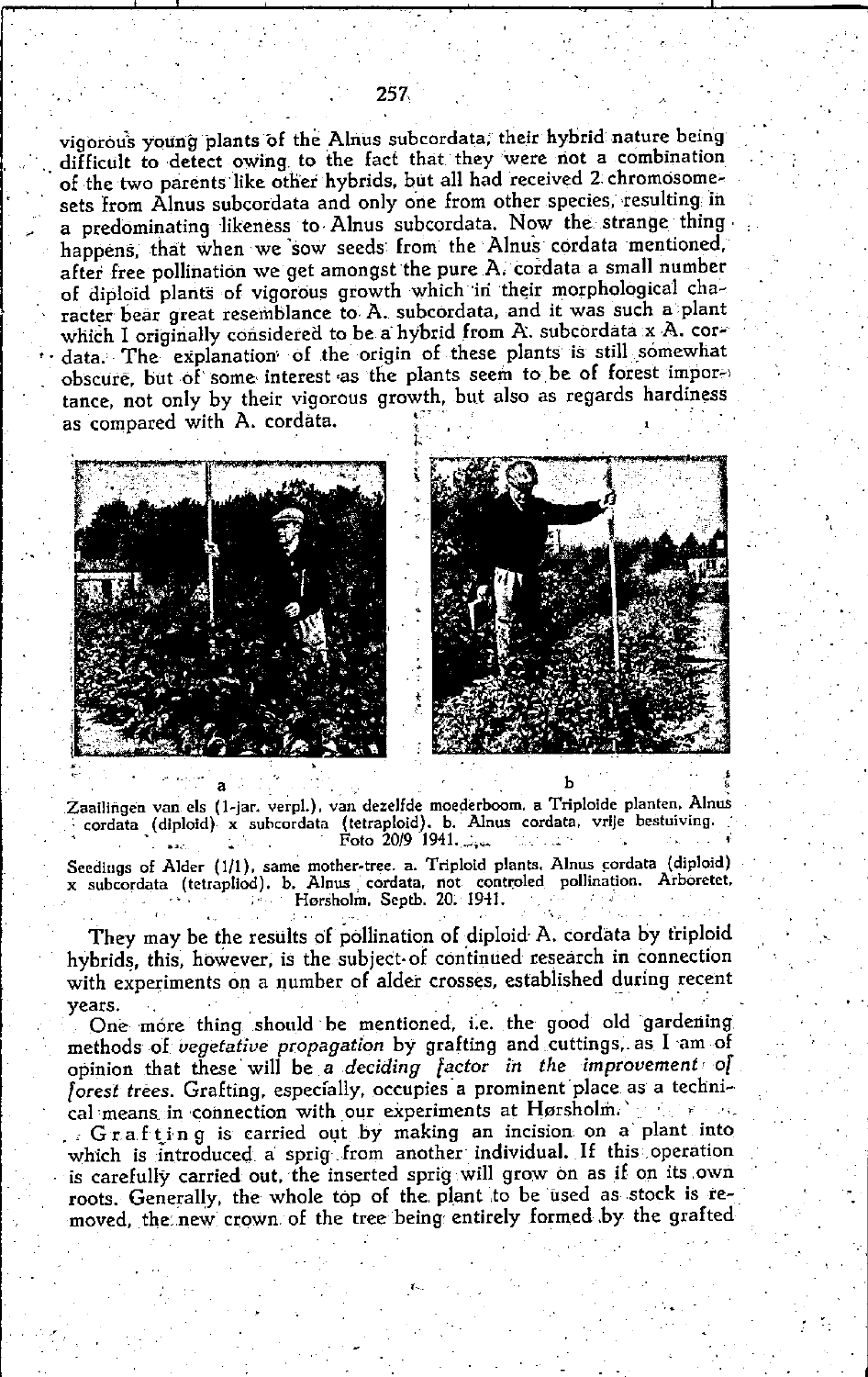plant. It is in this way that most of our fruit trees, roses and many other garden plants are propagated. The use of grafts in seed production. plantations has already been mentioned, but they should be used also in several other means of research. **Contractor** 

As grown trees we find distributed in our own country — or abroad the individuals on which to work, and as is the case with herbaceous plants, we cannot lift them and remove them to our research station. By grafts, however, we may bring home living twigs and produce new trees of the very specimen wanted and thus continue our research without having to climb tall trees or travel great distances. Furthermore. by varying the methods and the choice of twigs, one may either produce. grafts which grow quickly into normal new plants, or which, at any rate





Douglas. — a. Boom no. 1, Wind River, Washington, gefotogr. 17/4 1946, toen enten werden gesneden. b. een van de enten (verzonden per vluigtuig) geent op ouden state of the conderstam en Denemarken 29/4 en gefotogr. 25/9 1946. Douglas Fir. - a. Tree No 1. Wind River, Washington. fot. April 17. 1946 when cuttings from the tree were obtained. b. one of the cuttings (send by air-express)

grafted on old stock in Denmark April 29. and fot. Septb. 25. 1946.

for a number of years, retain the character of an old tree. These latter may even be induced to flower and produce seed, thus obtaining a most convenient material for research, in case one might want to undertake. crossing of Scotch, Norwegian, Swedish and Danish pines, American and Danish alders, or American and various European birches, or anything else. The raising of plants from Picea, Pinus, Larix, Pseudotsuga, Betula and Fraxinus from seeds has been accomplished by these means. They may be used as small plants in flower pots and as larger ones grown in tubs, usually in the open, and only removed to the green house during the flowering. This latter method, for instance, we use for birch,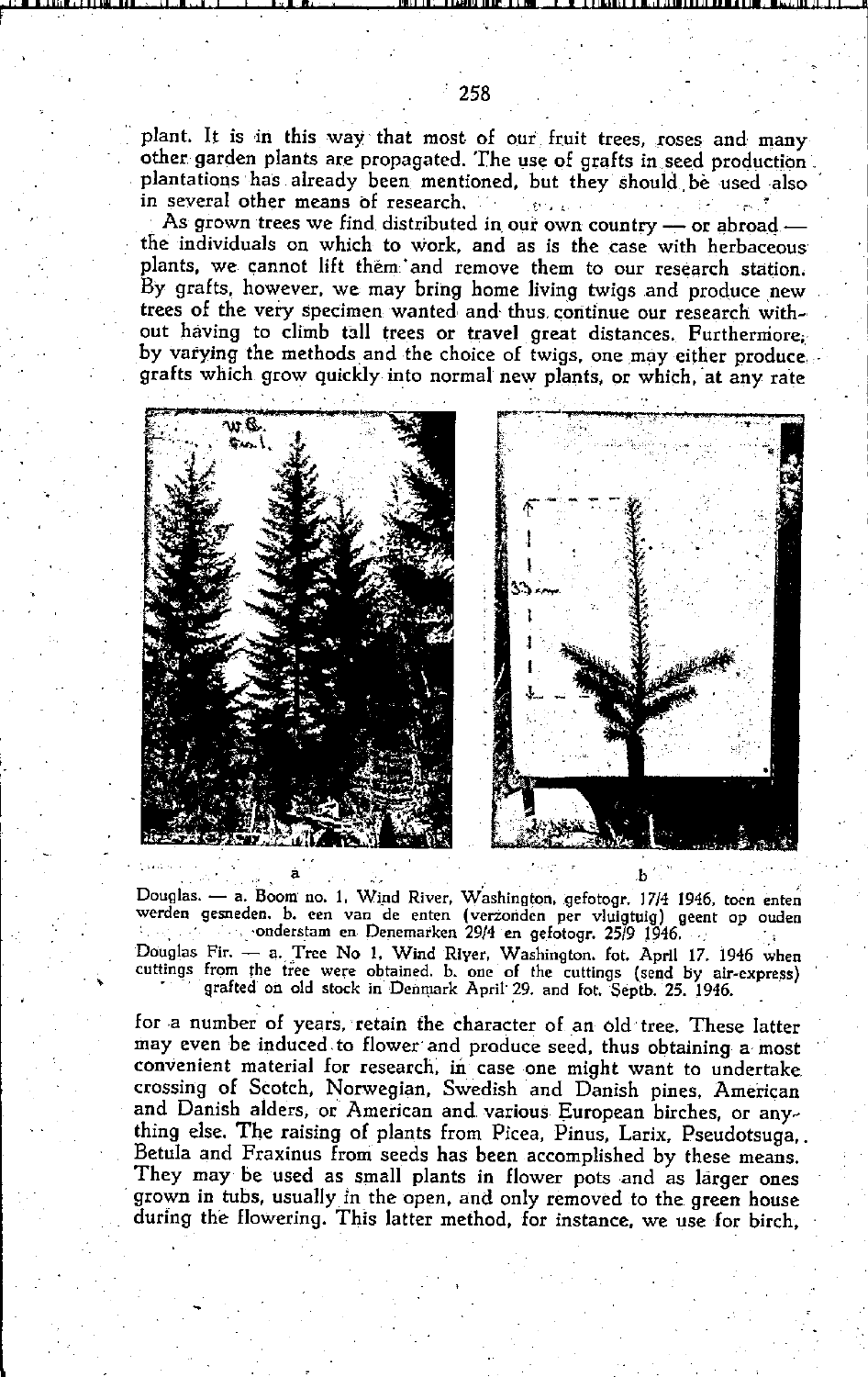and considerable amounts of seeds may be obtained from such grafted birches growing in tubs indoors. After removing all male flowers from the grafts, they are pollinated without further isolation by pollen from the desired male, which may be introduced into the house as cut branches. مال أو من الأمريكية أو التي تعالى المعروفين المعروفين المعروفين المعروفين المعروفين المعروفين in hottles.

Grafts from selected older trees in the woods may. however, also be used in other ways. They are an exceedingly important means when determining the true nature of a tree, its qualities governed by hereditary tendencies. The shape of a tree growing in the wood is a combination of geno-type and pheno-type. Thus, the shape of a tree growing in liberty, should not haphazardly be compared with that of a tree growing at close quarters. If, however, grafts or other vegetative propagation (buddings, cuttings) from both trees are planted out at great distance and subjected to similar conditions, the pheno-tupical effect is eliminated, we are able to undertake a direct comparison of the individuals. the different appearances of which are genetically conditioned only.

It should be noted, however, that comparison should not be made between single grafts from the various selected individuals, each tree should be grafted in rows of perhaps 10 to 50. Only when you are confronted by such clones where you are able to compare the single individuals row by row, the immense difference between the seperate trees within each type will forcibly strike you. This is the way to get to know one's trees. The plant breeder learns to understand his material and is able to seriously compare the leafing and fall, the shape and speed of growth, the hardiness, the resistance to diseases and many other things. Once you have commenced this kind of work, you will be surprised not only what knowledge may be gained from it, but also how fast is its progress. Furthermore, the same tree may be experimented with underdifferent climatical conditions, or we may turn it round and say that we register the different climates of the various localities on the same tree. (which will be apparent from different seasons of leafing, damage by frost etc. etc., thereby obtaining a kind of living metereological stations). To more extended countries it should be of interest, through such use of grafts to seek a verification of-the-importance-of-provenance. In grafts one has a most uniform material for such a check on the climate, but it is not satisfactory. The roots have different hereditary tendencies, so it would be better if we could raise fine uniform specimens of fir, spruce etc. by cuttings. However graftings are a good step forward, and at the moment they are quicker and more easily produced than cuttings of most danish forest trees. In many other ways, such genetically uniform individuals would be of value in forestry research. We should spare ourselves no trouble in order to gain a better understanding of the phenotypical and geno-typical qualities in the above way. Finally, grafts may be used to test the various individuals in their resistance to diseases. On this subject I am working together with the plant pathologist Fabritius Buchwald, and we have so far studied the diseases of Norway spruce and Douglas. This is also an important factor in avoiding too المتوارد والمراجع ديرا 计数字符 serious surprises later on.  $\mathcal{N} \subset \mathcal{N}$ 

Cuttings i.e. getting a twig to strike root directly, may be of equal importance, and on some spheres even more valuable than grafts. It is possible that growth hormones may help us, but it also seems reasonable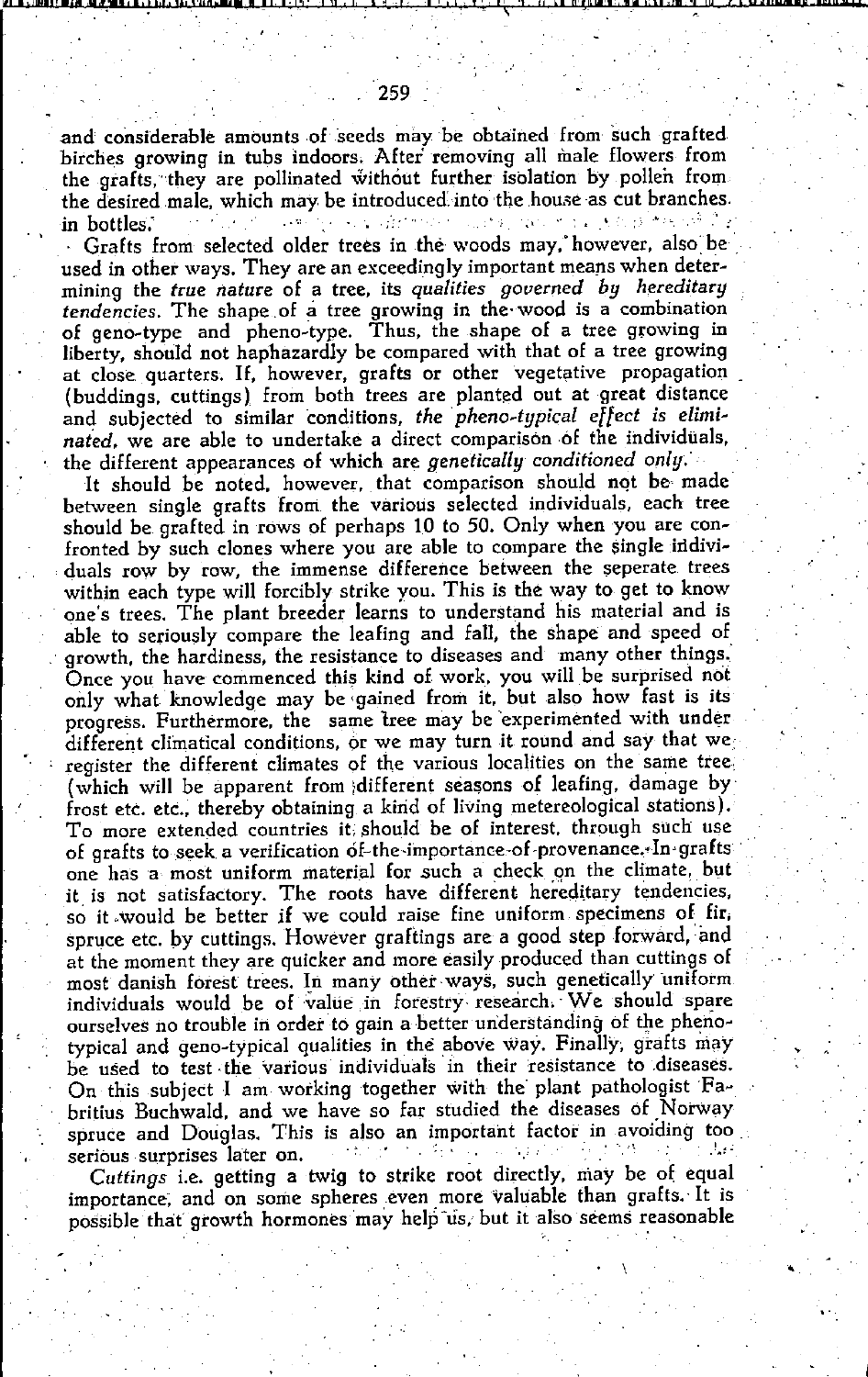to suppose that a great individual variation is found within each type in respect of the ease with which propagation by cuttings may take place. I have no doubt that several hybrids are of special importance, but this is as yet a field on which one is still a bit uncertain in respect of forest trees, and any endeavour in this sphere should be enthusiastically welcomed. As a contribution to this subject, a treatise was pre-



Groveden, een van de mooiste exemplaren in Denemarken. 1922. Scots pine, one of

the finest specimens in Denmark (Oppermann. Fig. 39. Det fortl. Forsøgsv.. 1922). Nødebo Holt 1922.

Groveden (Pinus sylvestris) oude opstand, Balmoral Schotland, foto 1926. Scots pine (Pinus sylvestris), old stand, Bolmoral, Scotland, fot. 1926.

pared during the last years under the name of "Experiments with softwood cuttings" by C. Muhle Larsen from our Arboretum.

It is possible that grafts as well as cuttings may find a special use in the cultivation of trees with peculiar wood, for instance the flamed and curly wood of the birch. For this, in its finest qualities, is paid up to 8 dollars pr. cubic foot, so we are told by Finland, who is a chief exporter.

Finally, it should be emphasized that the cost of producing a plant should not be too closely watched when the extra good wood or the great advance of bulk is considered. According to the conditions of forestry in Denmark. I have made the following calculation:

1 kg Norway spruce seed (about 125,000 seeds) may be calculated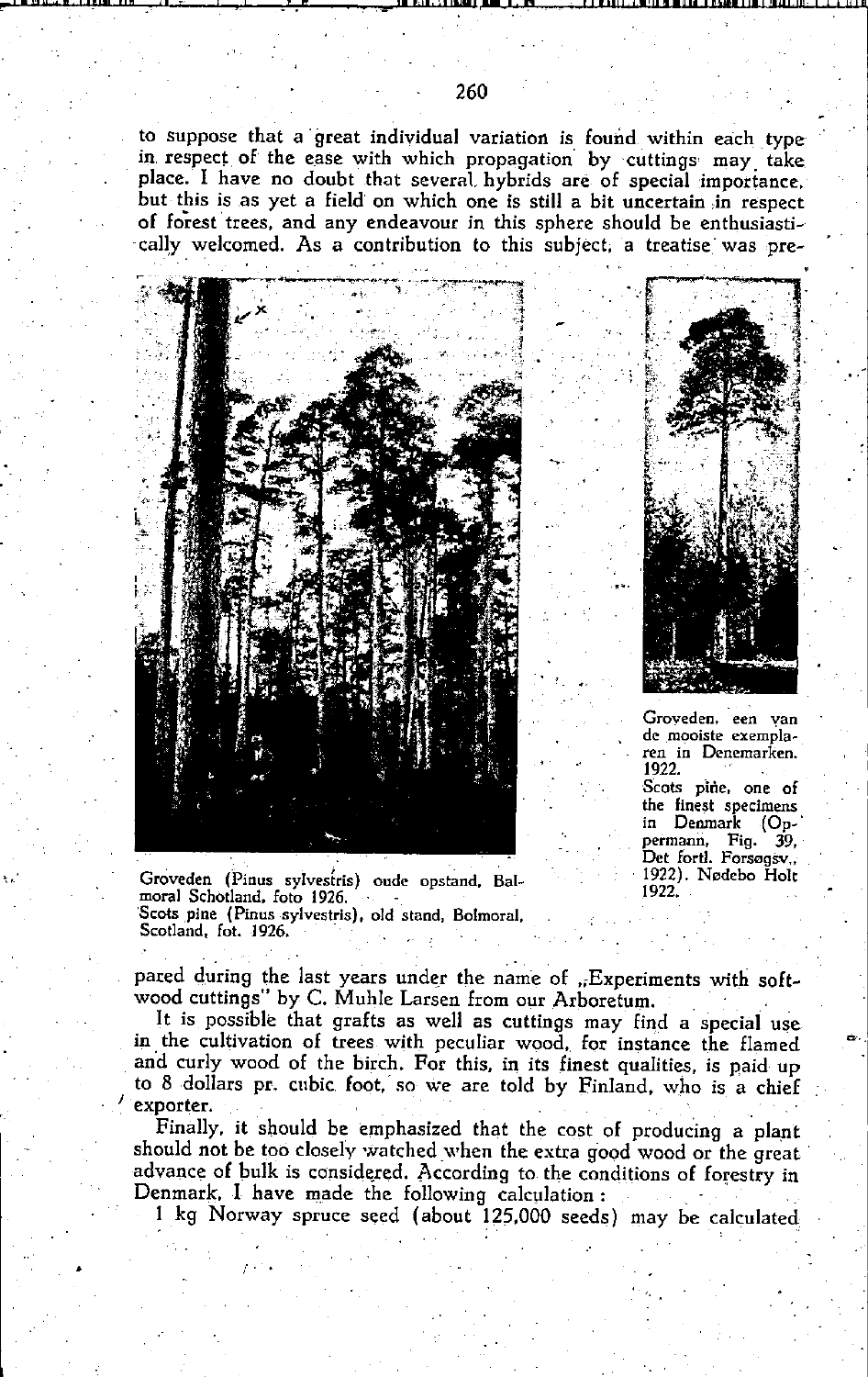

Groveden, zaailing van boom (x) in bovenstaanden opstand. Gezaaid 1928, verschillende malen verplant, bestuiving van vrouwelijke bloemen in de papierzakken. 4/6 1940.

Scots pine, seedling from tree  $(x)$  in the above stand. Sown 1928, several times transplanted, pollination of female flowers in the paper bags. Arboretet, Hørsholm,<br>June 4 1940

 $\mathbf{a}$ 

÷,

Groveden, ent van bovenstaanden boom. Geent voorjar 1937 Foto 8/11 1943. Let op de kegels.

Scots pine, grafting from the above tree.<br>Grafted spring 1937. Arboretet, Hørsholm November 8. 1943. Obs. the cones.



Esch. a. Oude boom, Stenderup, Denemarken. - b. Ent van denzelfden boom met vruchten in kas, 22/8 1939. - c. Zaailingen uit de vruchten te zien in b. gekiemd 1941. Foto 25/6 1942. **SAN DIE**  $\mathcal{A}^{(1)}$  :  $\omega\left(\cdot\right)$ 

b

 $\overline{a}$ 

Ash (Fraxinus excelsior) - a. Old tree. Stenderup, Denmark. - b. Grafting from the same tree with seeds in greenhouse, August 22. 1939. - c. Seedlings of the seeds shown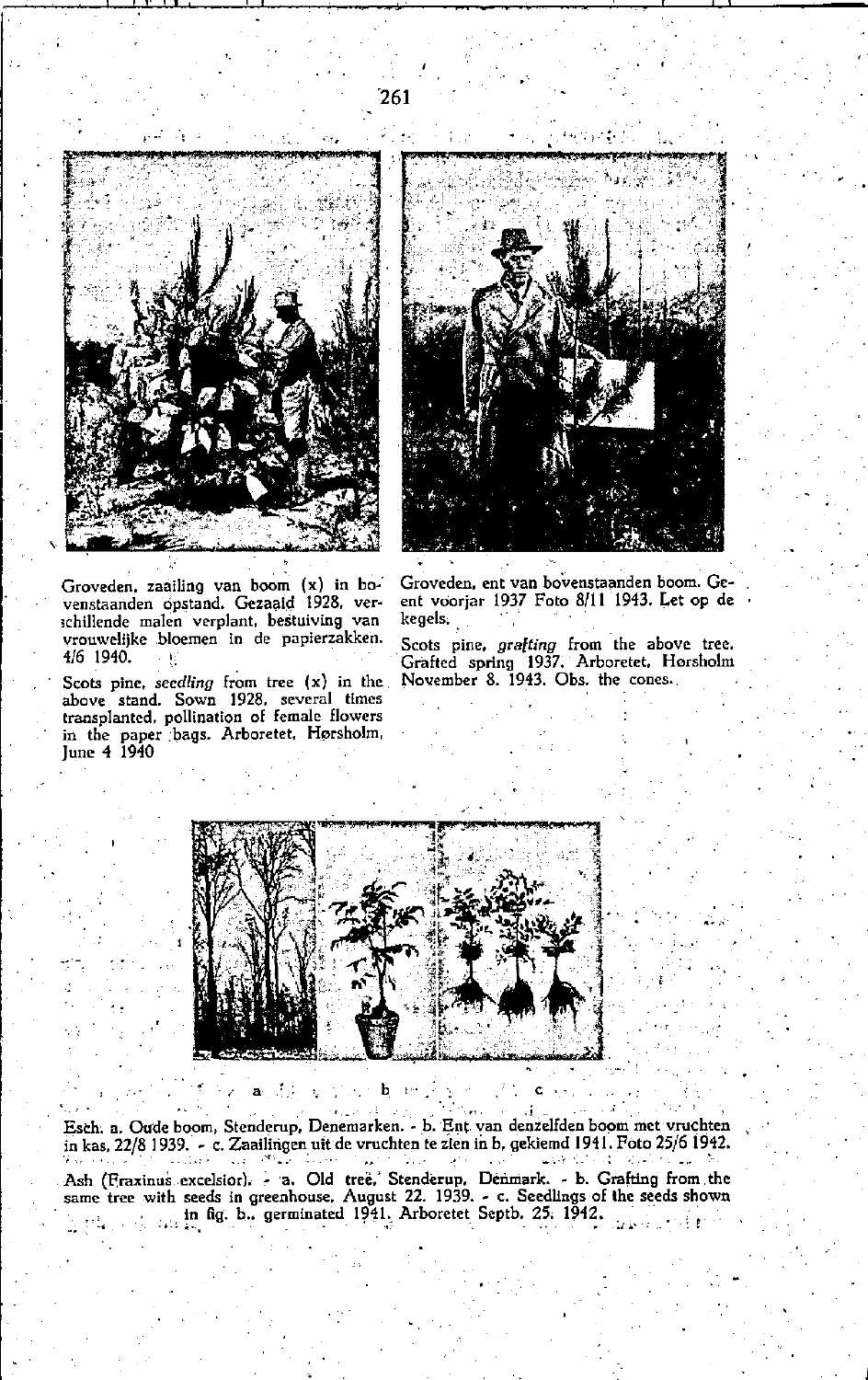to produce  $48000$  plants, sufficient for the plantation of 6 ha of 1 by  $1\frac{1}{4}$  m. If one supposed now that the difference in production between two Norway spruce plantations was alone conditioned by the hereditary . qualifications of the seed, and chose as examples two danish yield tables of Norway spruce (I an lIl, an increase of 12 per cent would be gained and reckoning with a 60 years term, 300 Kr. could be spent pr. ha, on better seed in order to raise the yield of II to that of I, or 1800 Kr. more for each kg seed, now casting about 20 Kr. IE thus only 800 Kr. was spent



I

**Stekken van beuk van 10/6 1939. gefotogr. 22/8 1939. Cuttlngs of beech (Fagus sylvatica) Erom Tune 10. 1939. fot August 22 1939. Arboretet. Hersholm.** 

on each kg seed, and the remaining 1000 Kr. capitalised, the result would be about 2000 Kr. for each ha, if by a genetic methad only it were possible to obtain such increase, about. 12 per cènt. Such difference exists, I think, as regards the hybrid larch as against the European larch, besides more health of the farmer, and furthermore, a' much smaller quantity of seed per ha would generally be used. One might perhaps mix hybrid larches with 2--4 times the number of other larches from ordinary forest plants.

There is not the slightest doubt that it would pay. The thing is to find the right procedure and go on finding new and better ones. In **Denmark we are ready to receive such plants, as very intensive methods** as regards planting, weeding, cIeaning and careful thinning already **exist, but no doubt similar work could be carried out in. other contries**  with advantage.

Therefore, I must strongly recommend the work of plant breeding\_